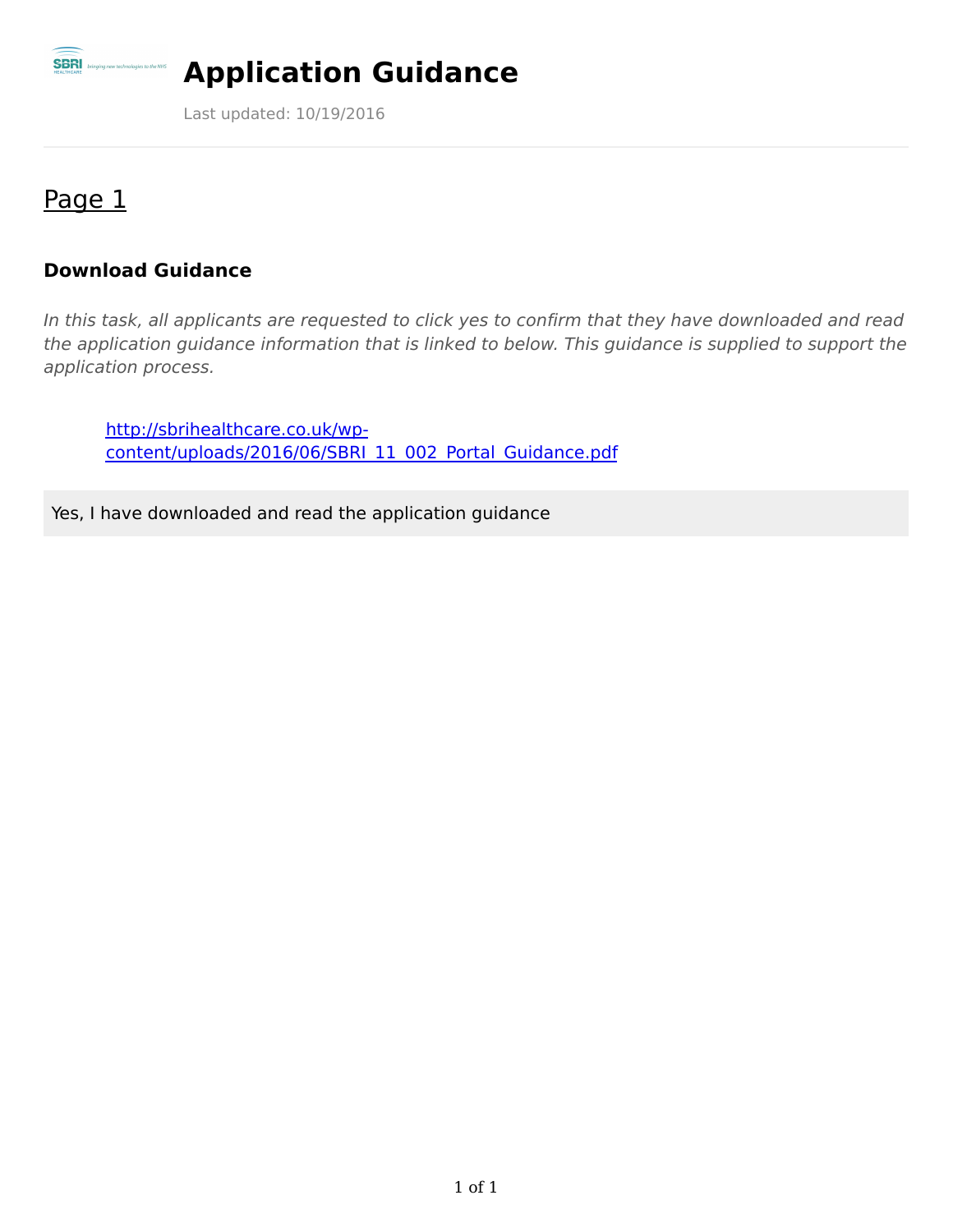

# **SBRI Phase 1 Application Summary**

Last updated: 10/19/2016

## Page 1

Required fields are noted with an \*

#### **Application Title**

Please provide a title for your application. This should be both clearly descriptive and concise (no more than 10 words), and suitable for publication  $*$ 

Insert

#### **Category Selection**

There are three briefs in the current SBRI competition. To ensure your application is reviewed by the most appropriate assessment panel, please select just one subcategory from one of the drop-down menus displayed below.

General Practice Workload and Demand Management

#### **Registered Company Name**

Insert

#### **Contract duration**

Length of desired SBRI Healthcare contract as a number of months (6 months maximum) \*

6

#### **Total contract cost**

( $E$ ) inclusive of VAT, please enter amount without currency sign, commas or decimals  $*$ 

100000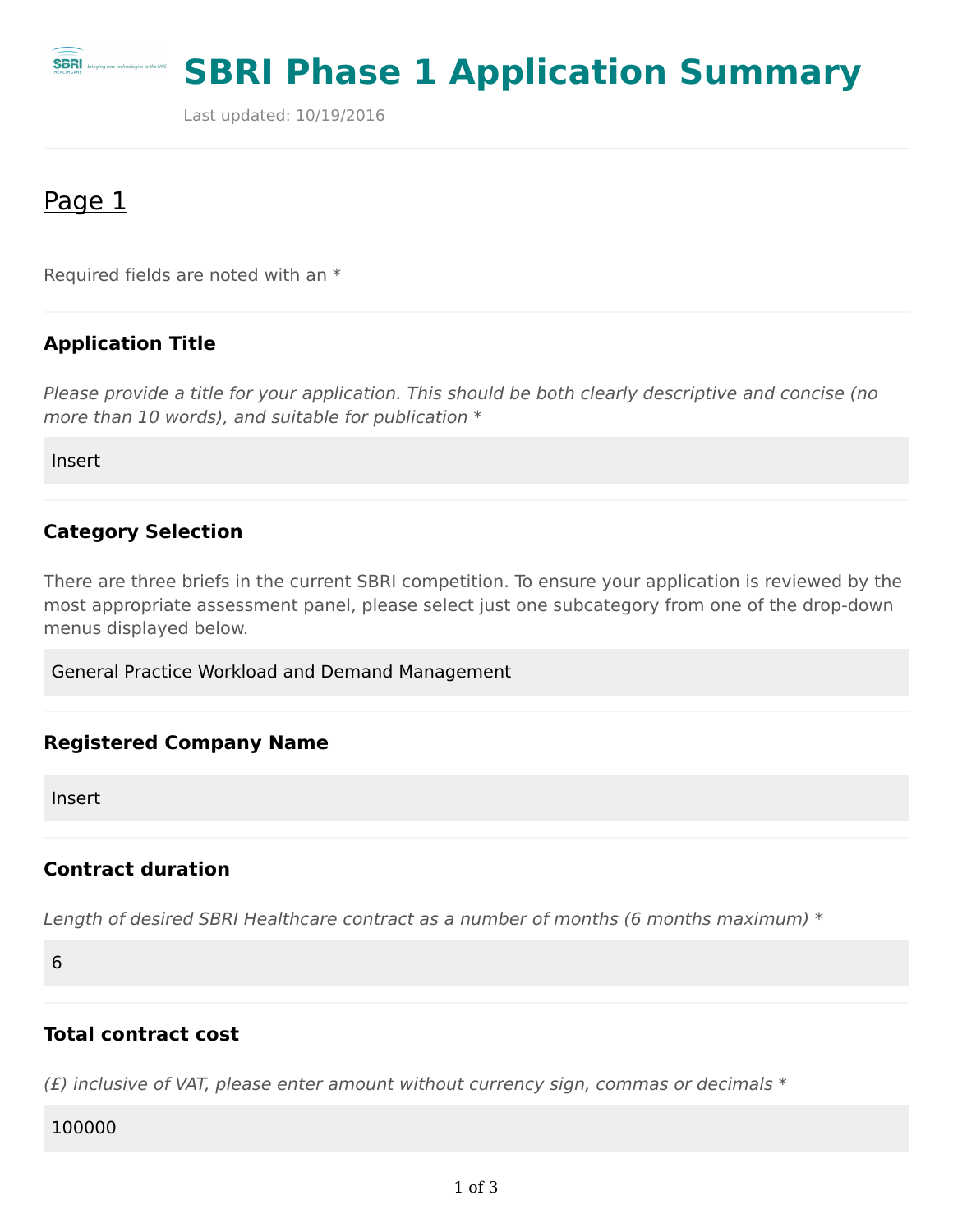#### **What is the best way to describe your innovation \***

Existing technology, new application Abstract for Publication\* (100 word limit) lnsert

# **Contact Details**

Please provide below the contact details for the person who will act as the main point of contact for the project.

| Title of applicant * | Insert  |
|----------------------|---------|
| First Name *         | Insert  |
| Surname*             | Insert  |
| Position *           | Insert  |
| Organization *       | Insert  |
| Address *            | Insert  |
| $City *$             | Insert  |
| County *             | Insert  |
| Postcode             | Insert  |
| Country *            | England |
| Phone *              | Insert  |
| Mobile               | Insert  |
| Email *              | Insert  |

## **Is the mailing address of your company the same as the mailing address of the Main Point of Contact? \***

Yes

#### **Who made you aware of this competition?**

Other (please type below)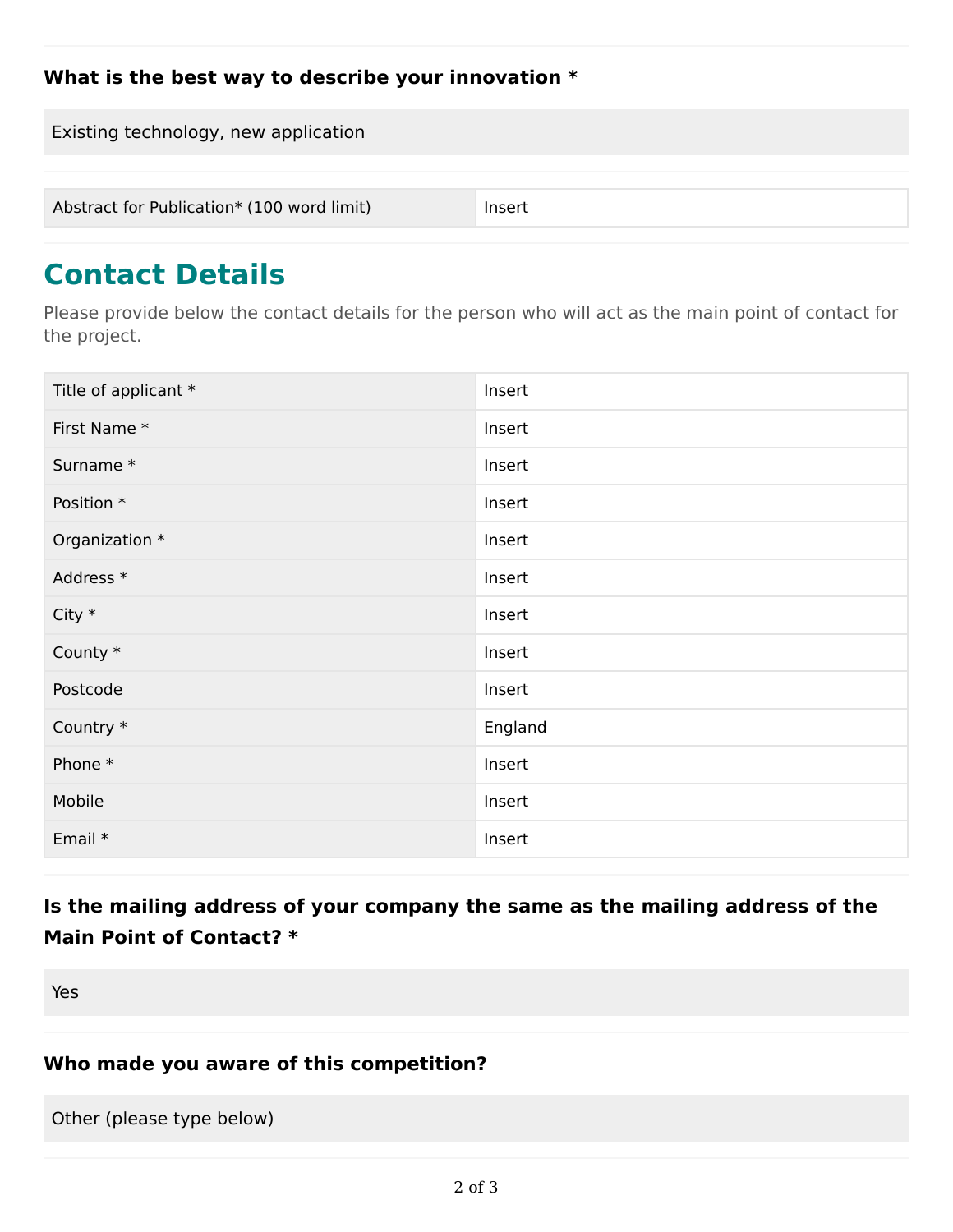## **Other**

If other, please enter here

Insert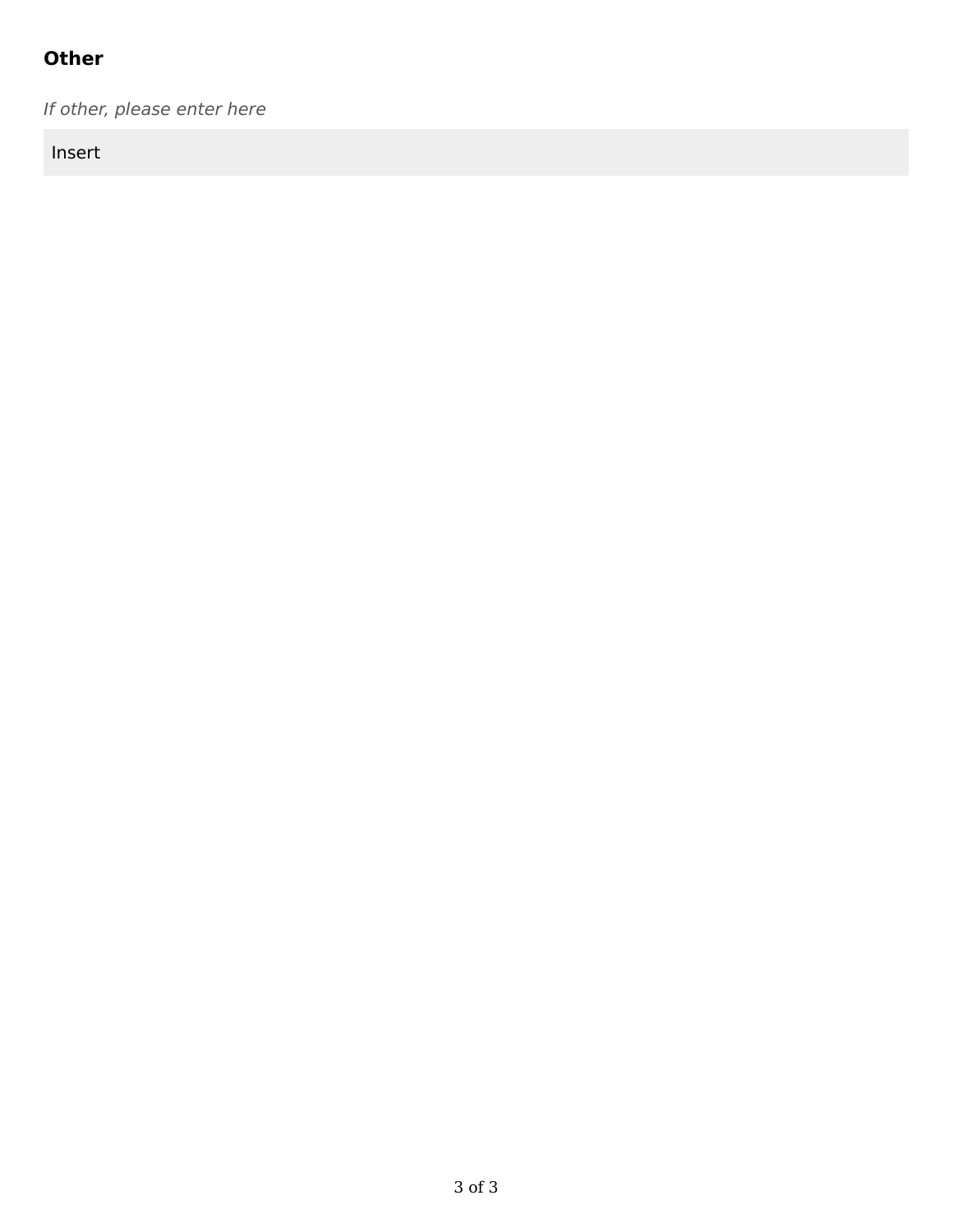# **Phase 1 Company Details**

Last updated: 10/19/2016

# Page 1

**SBRI** bringing new tech

logies to the NHS

Required fields are noted with an \*

# **Company Details**

| Registered Company Name *     | Insert              |
|-------------------------------|---------------------|
| Registered Address *          | Insert              |
| City $*$                      | Insert              |
| County *                      | Insert              |
| Post code                     | Insert              |
| Country *                     | England             |
| Company Website               | http://test.com     |
| Company Registration Number * | Insert              |
| VAT Registration Number *     | Insert              |
| Region *                      | Unknown             |
| Company Size *                | Micro <10 employees |
| Company Status *              | Pre start-up        |
| Type of Organization *        | Private sector      |
| Main Business Activity *      | Insert              |
| <b>Business Sector *</b>      | Healthcare          |
| Annual Turnover (£) *         | Insert              |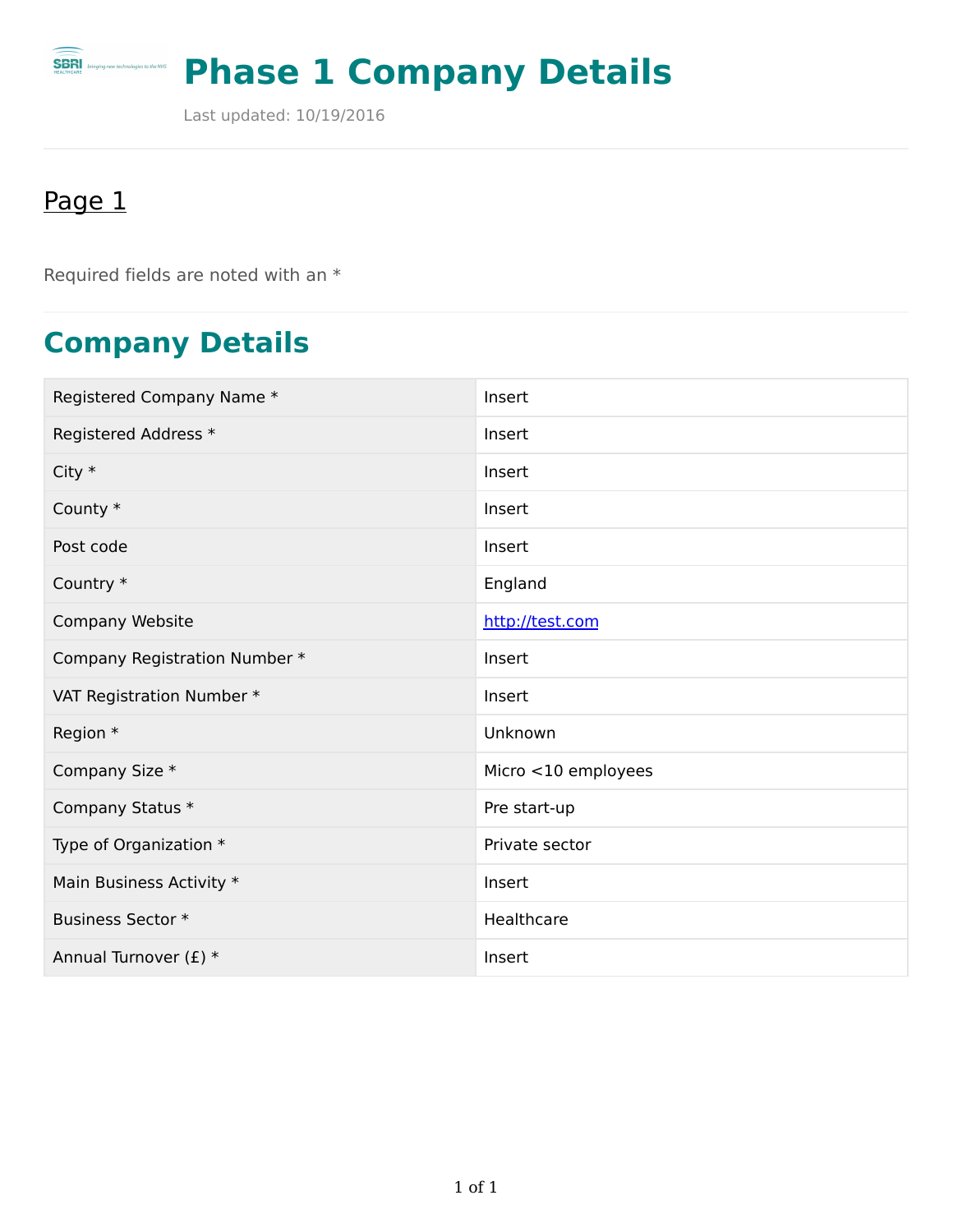

# **SBRI Phase 1 Application Form**

Last updated: 10/19/2016

## Page 1

Required fields are noted with an \*

#### **1) Description of Proposed Idea/Technology \***

Please provide a brief description of your proposed idea/technology and how this addresses the customer need, market and patient problems. Include how you plan to engage key stakeholders in Phase 1. Please consider defining the market/patient you plan to address; the implications, size, cost of the problem and market. Outline your solution and how it meets the market/patient needs, including the needs described in the competition category brief, how it could be implemented, cost of doing so and any other matters arising from its adoption. To support this description you may upload an image file by using 'Upload Proposal Document(s)' Task, which is available from the Main Application task menu. (500 word limit)

Insert

#### **2) Technical Project Summary \***

Please give a short assessment of the key technical challenges present in your phase 1 proposal and how these will be overcome. List the key technical deliverables and how they will be met. In addition, please provide a short overview of your SBRI Healthcare phase 2 plans (750 word limit).

Insert

#### **3) Key Competitors and Intellectual Property \***

Please provide details of any competitor technologies or market alternatives and the relative benefits of the proposed technology that fits the defined area of development. Include details of any other existing IP and its significance to your freedom to operate. (500 word limit)

Insert

## **4a) Project Plan and Methodology \***

Detail the milestones necessary to achieving your technical deliverables, these should describe the critical decision points in the project and the success criteria as measureable or objective outputs. A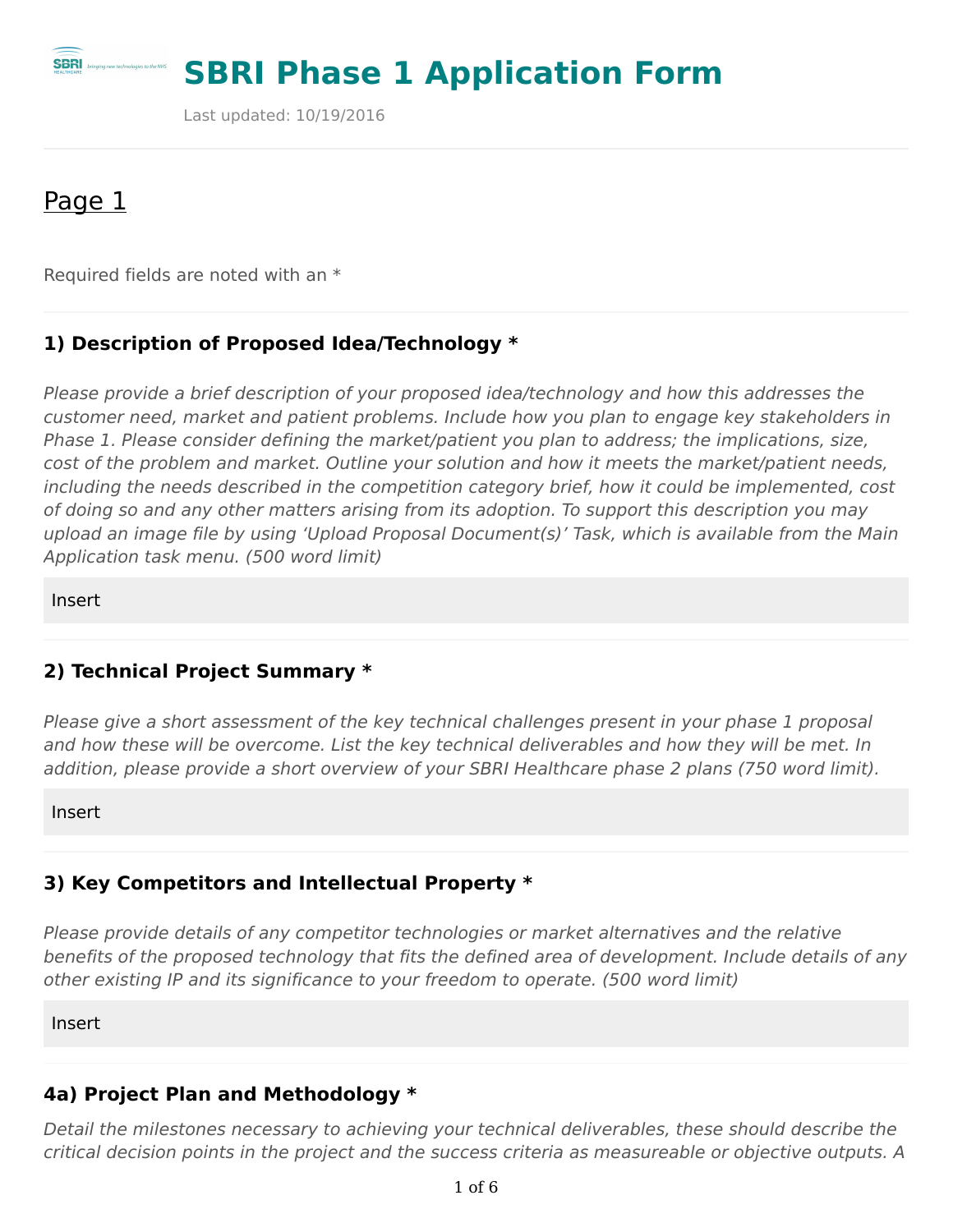maximum of 15 milestones can be described in the form below.

Please include at least one milestone that must be completed within the first 3 months of commencement and under 'Resources' identify the individuals / subcontractors required for completion of a milestone.

The date a milestone should be completed must be represented as the number of weeks that will have passed after the Commencement Date. A Gantt chart can be uploaded as a separate document to support these milestones.

|                | Milestone (15 word<br>limit) | Resources (20 word<br>limit) | Success Criteria<br>(50 word limit) | Milestone<br>Completion Week # |
|----------------|------------------------------|------------------------------|-------------------------------------|--------------------------------|
| $\mathbf 1$    | Insert                       | Insert                       | Insert                              | Insert                         |
| $\overline{2}$ | Insert                       | Insert                       | Insert                              | Insert                         |
| 3              | Insert                       | Insert                       | Insert                              | Insert                         |
| 4              | Insert                       | Insert                       | Insert                              | Insert                         |
| 5              | Insert                       | Insert                       | Insert                              | Insert                         |
| 6              |                              |                              |                                     |                                |
| $\overline{7}$ |                              |                              |                                     |                                |
| 8              |                              |                              |                                     |                                |
| 9              |                              |                              |                                     |                                |
| 10             |                              |                              |                                     |                                |
| 11             |                              |                              |                                     |                                |
| 12             |                              |                              |                                     |                                |
| 13             |                              |                              |                                     |                                |
| 14             |                              |                              |                                     |                                |
| 15             |                              |                              |                                     |                                |

#### **4b) Project Management \***

Identify the project management processes that will ensure milestones are achieved, describe key risk and mitigation actions. (500 word limit)

Insert

**4c) Key Test of Success \***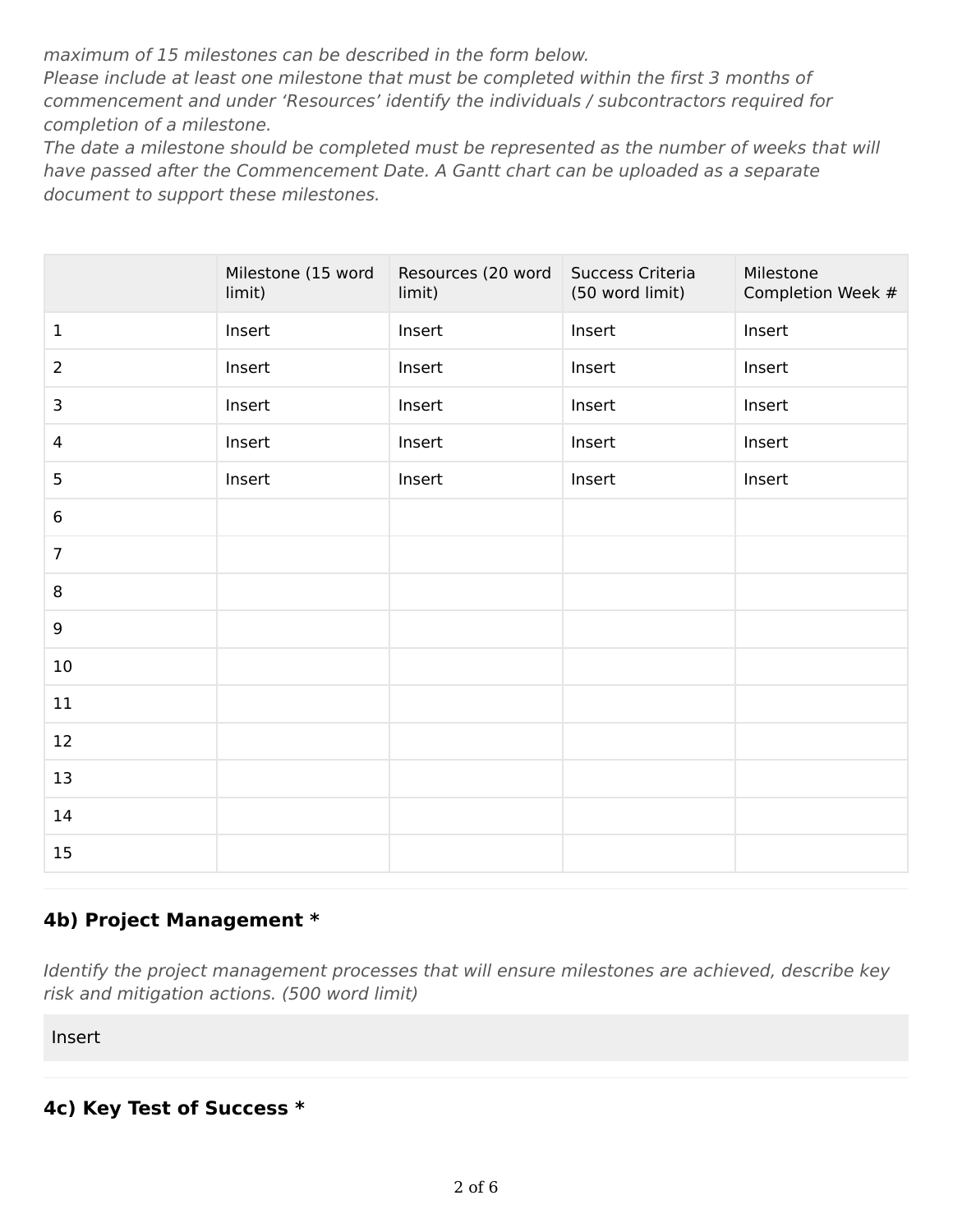Please describe an appropriate measure of Phase 1 success. This must be a single question that is specific to your project and formulated so that it can be answered with a yes/no response. (50 word limit)

Insert

## Page 2

### **5) Commercialisation \***

Please give an overview of your commercialisation and business plans - from feasibility to market launch, including an estimate of the resources needed to get there.

Likely considerations when answering this question include how the product is likely to be used, by whom, how it will be paid for and distributed, cost and prices where possible and how these compare to key competitors. (500 word limit)

Insert

#### **6) Technical Team and Expertise \***

Please include details of key team members, advisors and subcontracting organizations. Key employees that are yet to be appointed can be included in the below 'Employee' table, however this status should be indicated in the Title, First Name and Surname fields, as these cannot remain blank.

Where collaborators take the form of a company rather than an individual in the 'Advisor or Subcontractor' section, the Title, First Name and Surname fields can remain blank. Expertise provided at no cost can be indicated as such by adding '0' into the Day Rate field.

#### **Employee #1**

| <b>Title</b>                                                     | Insert |
|------------------------------------------------------------------|--------|
| <b>First Name</b>                                                | Insert |
| Surname                                                          | Insert |
| Role Performed in project (5 word limt)                          | Insert |
| Time allocated to project (expressed as FTE %) (5<br>word limit) | Insert |
| Day Rate (5 word limit)                                          | Insert |
| Relevant Experience (150 word limit)                             | Insert |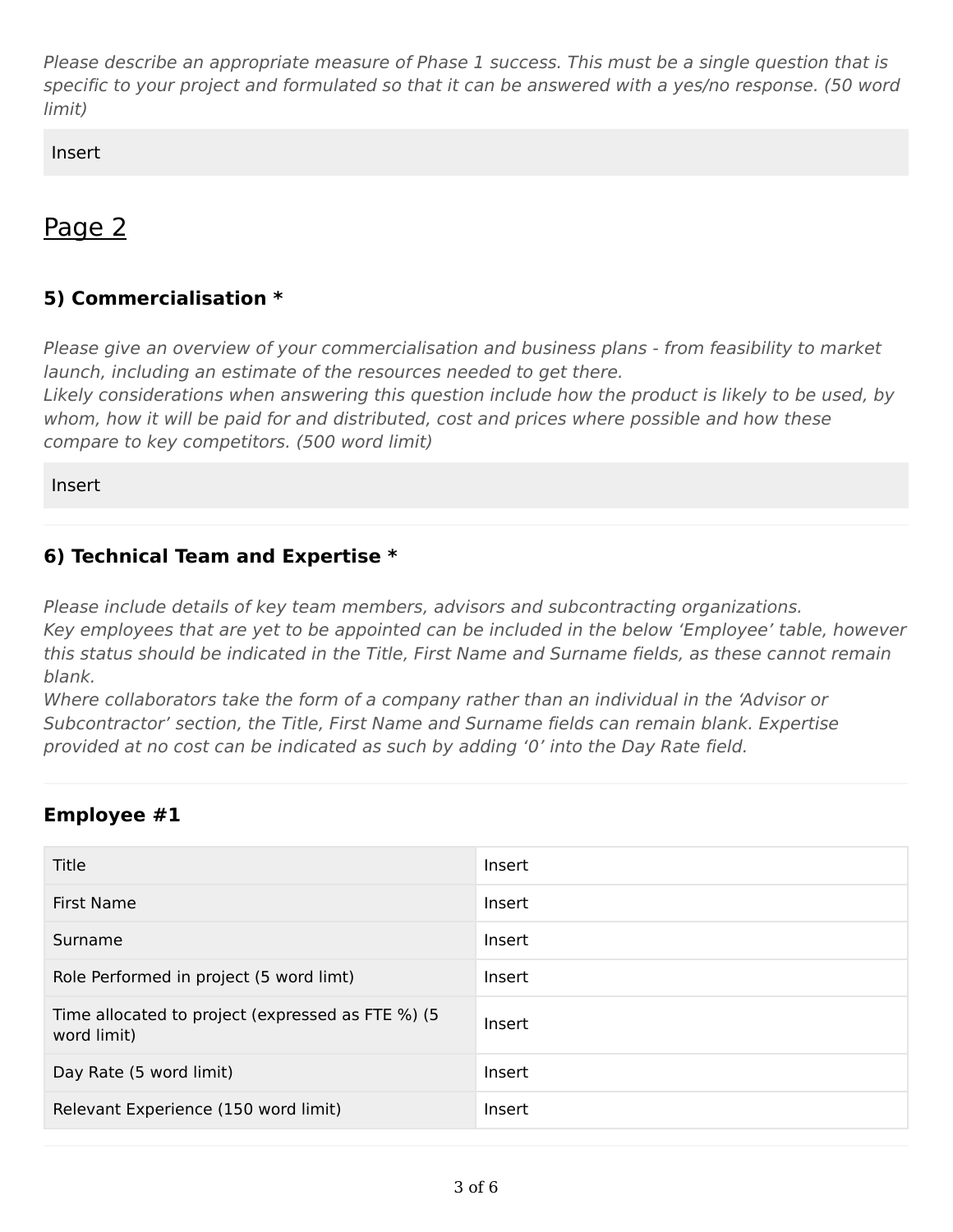(No response)

## **Advisor or Subcontractor #1**

| Title                                                            | Insert |
|------------------------------------------------------------------|--------|
| <b>First Name</b>                                                | Insert |
| Surname                                                          | Insert |
| Company Name                                                     | Insert |
| Role Performed in project (5 word limit)                         | Insert |
| Time allocated to project (expressed as FTE %) (5<br>word limit) | Insert |
| Cost, including VAT (5 word limit)                               | Insert |
| Relevant skills/attributes (200 word limit)                      | Insert |

#### Additional Subcontractors

1

### **Advisor or Subcontractor #2**

| Title                                                            | Insert |
|------------------------------------------------------------------|--------|
| <b>First Name</b>                                                | Insert |
| Surname                                                          | Insert |
| <b>Company Name</b>                                              | Insert |
| Role Performed in project (5 word limit)                         | Insert |
| Time allocated to project (expressed as FTE %) (5<br>word limit) | Insert |
| Cost, including VAT (5 word limit)                               | Insert |
| Relevant skills/attributes (200 word limit)                      | Insert |

#### **7a) Application Finances \***

A summary of the finances for the contractor and any subcontractors should be provided below. Please indicate line-by-line costs of labour, materials, capital equipment, sub contract, travel &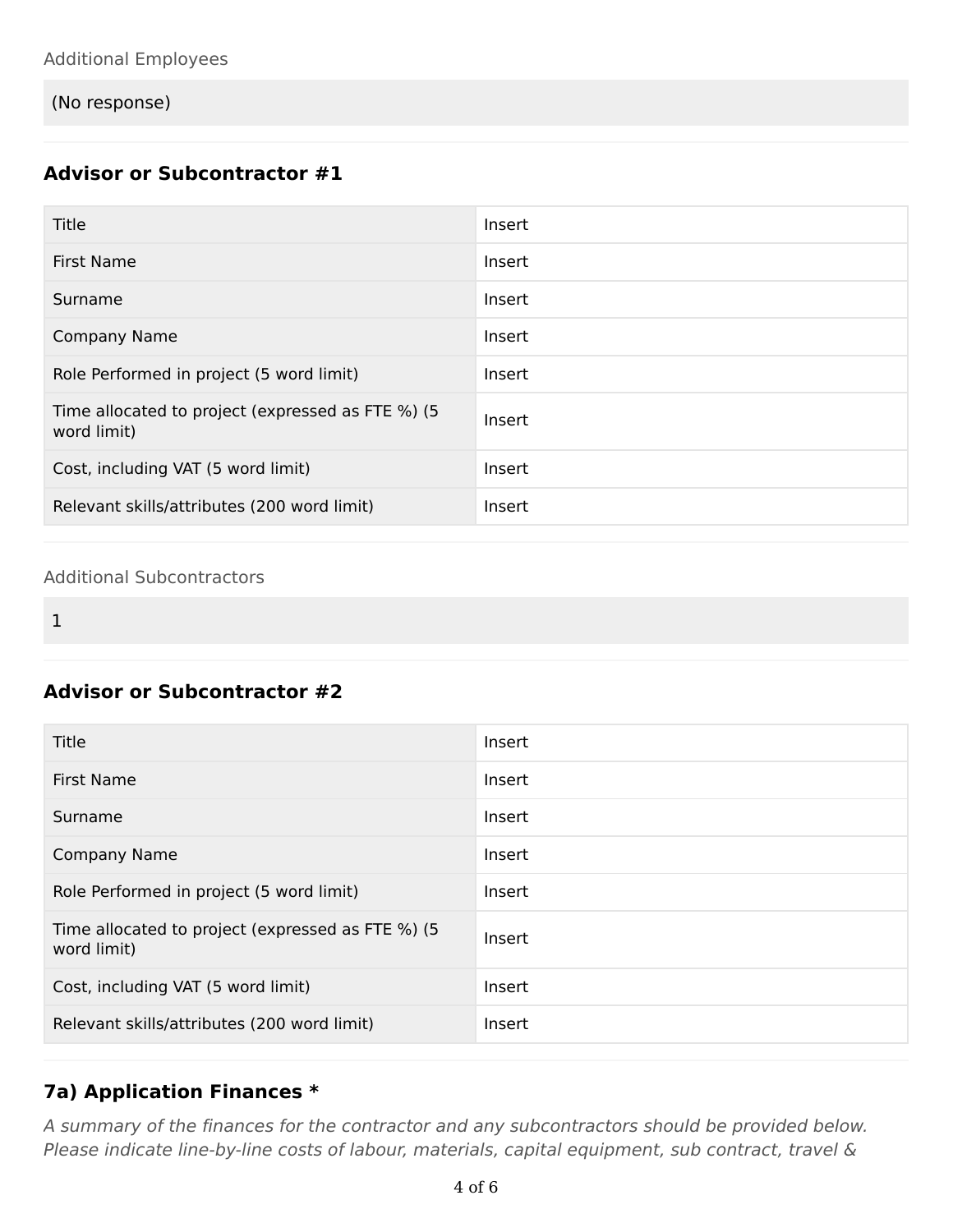substinence, indirect costs, other, as well providing the total costs including VAT. In addition please provide a justification for the costs of the project.

|                                         | Total Cost (£) |
|-----------------------------------------|----------------|
| Labour Costs *                          | Insert         |
| Materials Cost *                        | <b>Insert</b>  |
| Capital Equipment Costs *               | <b>Insert</b>  |
| Sub Contract Costs *                    | Insert         |
| Travel & Subsistence Costs *            | Insert         |
| Indirect Costs (please specify below) * | Insert         |
| Other Costs (please specify below) *    | <b>Insert</b>  |
| Total Costs (Including VAT) *           | Insert         |

## **7b) Indirect Costs \* (300 word limit)**

Insert

#### **7c) Other Costs \* (250 word limit)**

Insert

#### **7d) Payment Schedule \***

Please provide a proposed monthly payment schedule over the next 6 months, all entered amounts must be inclusive of VAT.

|             | Payment |
|-------------|---------|
| Month $1*$  | Insert  |
| Month $2 *$ | Insert  |
| Month $3*$  | Insert  |
| Month $4 *$ | Insert  |
| Month $5*$  | Insert  |
| Month $6*$  | Insert  |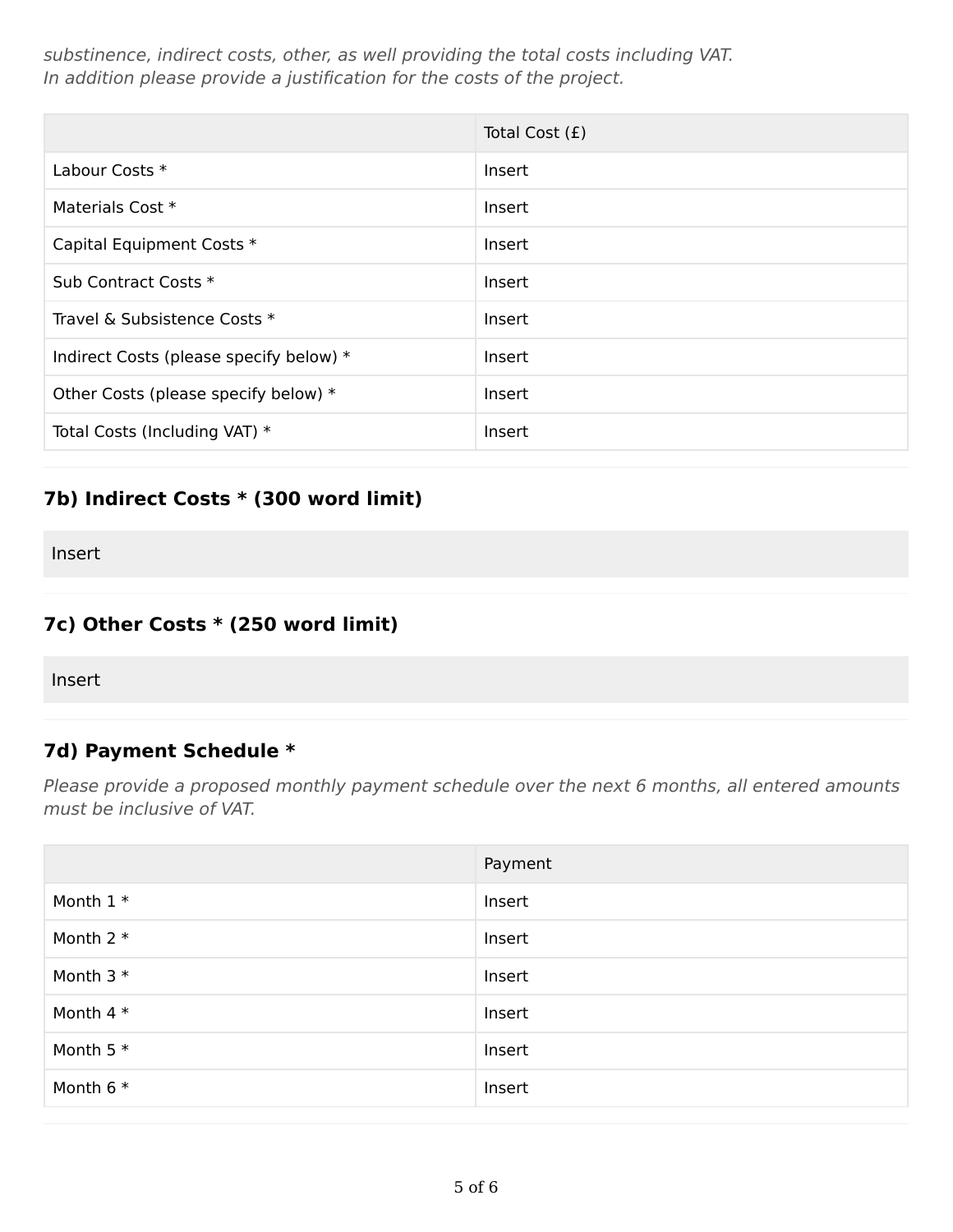### **7e) Justification \***

Please provide complete breakdown and justification for the above costs (ALL COSTS SHOULD INCLUDE VAT), including daily rates for staff involved and quotes from subcontractors where applicable. (Please not the assessors are required to judge the application finances, in terms of value for money i.e does the proposed cost for effort and deliverables reflect a fair market price.) (500 word limit)

Insert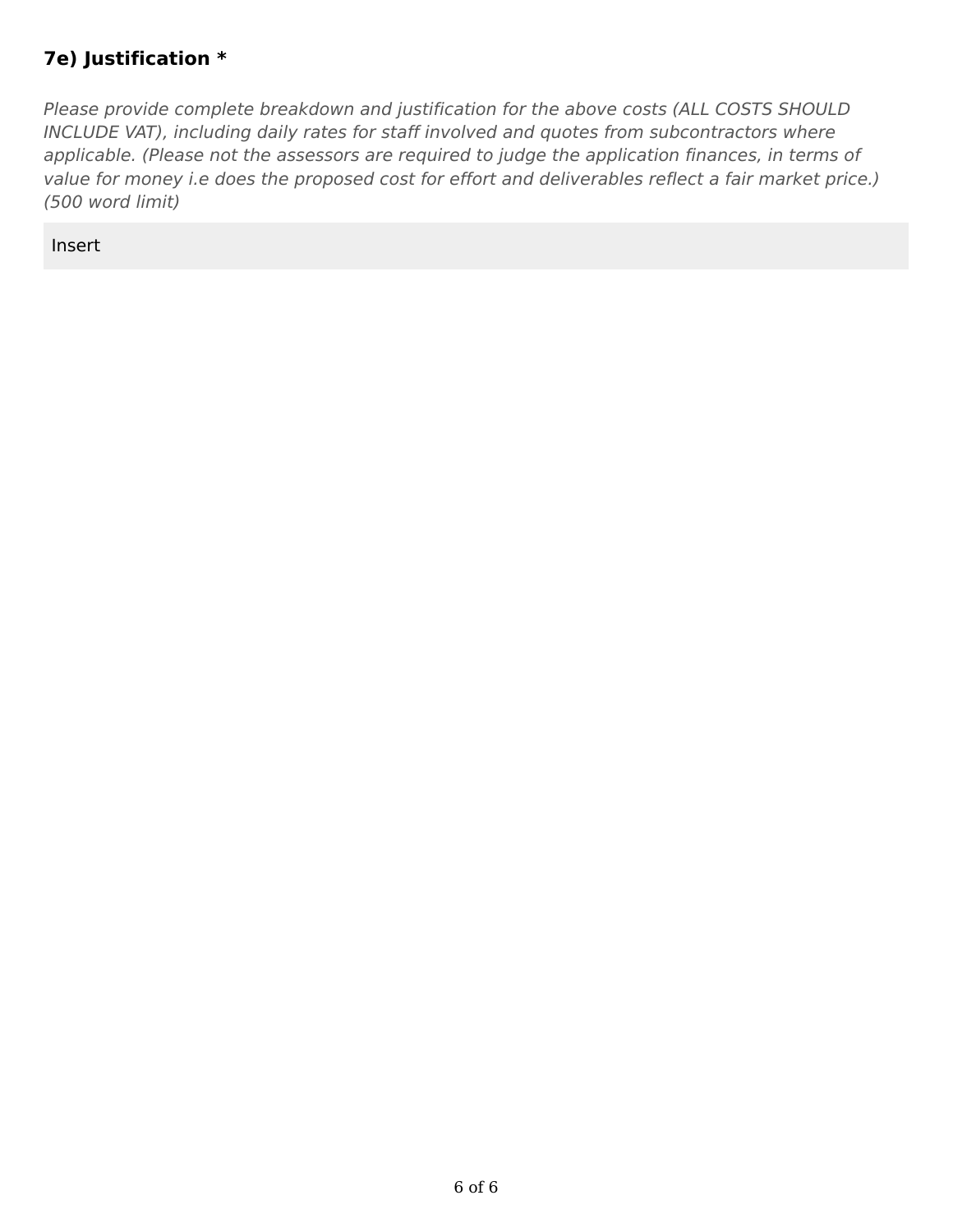

# **Phase 1 Declaration Form**

Last updated: 10/19/2016

## Page 1

#### **Declaration \***

Lead applicants are expected before submitting applications, to have discussed their proposal with their own company or any other body co-operation will be required in the conduct of the project. By submitting the application you are confirming that the information given in this application is complete and you will be actively engaged in this project and made responsible for its overall management and agree to administer the award if made.

#### **Lead Applicant \***

I confirm that the information given on this form is complete and correct, and that I shall be actively engaged in this project and responsible for its overall management.

Yes

### **Lead Applicant Details**

| Company Name *                             | Insert        |
|--------------------------------------------|---------------|
| Full Name (this will act as e-signature) * | <i>Insert</i> |
| Date $*$                                   | Insert        |
| Company Position *                         | Insert        |

#### **Managing Director/Finance Officer \***

I confirm that I checked the financial details of this application and that this company is prepared to carry out this project at the stated costs and to administer the award if made.

Yes

#### **Managing Director/Finance Officer Details**